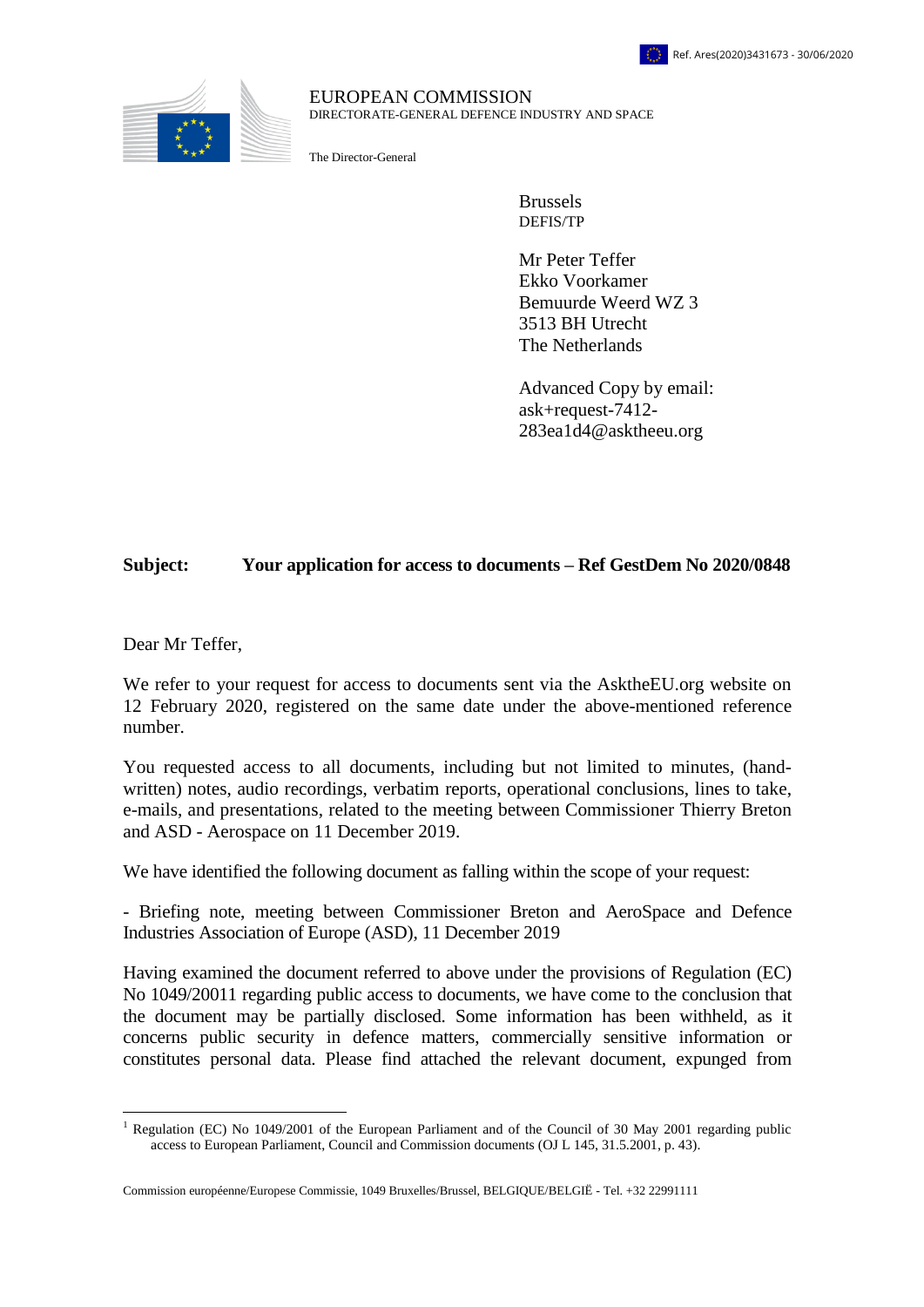information of public security in defence matters, commercial nature and from personal data.

Pursuant to article 4(1)(a) parts of the document, disclosure of which would undermine the protection of public interest as regards public security in defence matters, have been redacted.

Pursuant to article 4(2), parts of the document, which contain commercially sensitive business information of an industrial entity, disclosure of which would undermine the protection of commercial interests of a legal person, have been redacted.

Pursuant to Article 4(1)(b) of Regulation (EC) No 1049/2001, access to a document has to be refused if its disclosure would undermine the protection of privacy and the integrity of the individual, in particular in accordance with European Union legislation regarding the protection of personal data.

The applicable legislation in this field is Regulation (EU) 2018/1725 of the European Parliament and of the Council of 23 October 2018 on the protection of natural persons with regard to the processing of personal data by the Union institutions, bodies, offices and agencies and on the free movement of such data, and repealing Regulation (EC) No 45/2001 and Decision No  $1247/2002/EC^2$  ('Regulation 2018/1725').

The documents to which you request access contain personal data, in particular names, signatures, functions and contacts of internal and external individuals.

Indeed, Article 3(1) of Regulation 2018/1725 provides that personal data 'means any information relating to an identified or identifiable natural person […]'. The Court of Justice has specified that any information, which by reason of its content, purpose or effect, is linked to a particular person is to be considered as personal data<sup>3</sup>.

Please note in this respect that the names, signatures, functions, telephone numbers and/or initials pertaining to staff members of an institution are to be considered personal data<sup>4</sup>.

In its judgment in Case C-28/08 P (Bavarian Lager)<sup>5</sup>, the Court of Justice ruled that when a request is made for access to documents containing personal data, the Data Protection Regulation becomes fully applicable<sup>6</sup>.

Pursuant to Article 9(1)(b) of Regulation 2018/1725, 'personal data shall only be transmitted to recipients established in the Union other than Union institutions and bodies if '[t]he recipient establishes that it is necessary to have the data transmitted for a specific purpose in the public interest and the controller, where there is any reason to assume that the data subject's legitimate interests might be prejudiced, establishes that it is proportionate to

 $\overline{a}$ 

<sup>2</sup> Official Journal L 205 of 21.11.2018, p. 39.

<sup>3</sup> Judgment of the Court of Justice of the European Union of 20 December 2017 in Case C-434/16, *Peter Nowak v Data Protection Commissioner*, request for a preliminary ruling, paragraphs 33-35, ECLI:EU:C:2017:994.

<sup>4</sup> Judgment of the General Court of 19 September 2018 in case T-39/17, *Port de Brest v Commission*, paragraphs 43- 44, ECLI:EU:T:2018:560.

<sup>5</sup> Judgment of 29 June 2010 in Case C-28/08 P, *European Commission v The Bavarian Lager Co. Ltd*, EU:C:2010:378, paragraph 59

<sup>&</sup>lt;sup>6</sup> Whereas this judgment specifically related to Regulation (EC) No 45/2001 of the European Parliament and of the Council of 18 December 2000 on the protection of individuals with regard to the processing of personal data by the Community institutions and bodies and on the free movement of such data, the principles set out therein are also applicable under the new data protection regime established by Regulation 2018/1725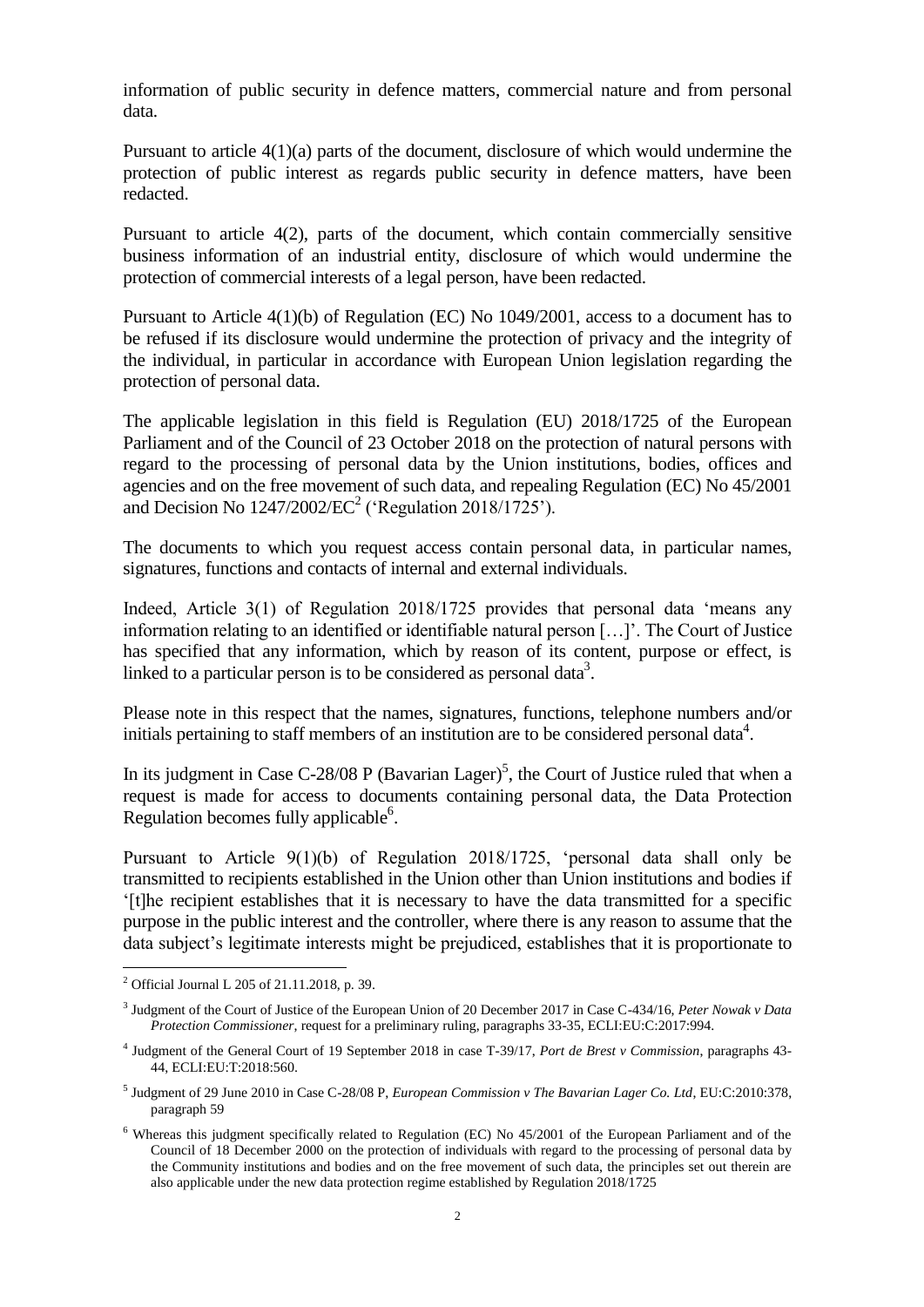transmit the personal data for that specific purpose after having demonstrably weighed the various competing interests'.

Only if these conditions are fulfilled and the processing constitutes lawful processing in accordance with the requirements of Article 5 of Regulation 2018/1725, can the transmission of personal data occur.

According to Article 9(1)(b) of Regulation 2018/1725, the European Commission has to examine the further conditions for a lawful processing of personal data only if the first condition is fulfilled, namely if the recipient has established that it is necessary to have the data transmitted for a specific purpose in the public interest. It is only in this case that the European Commission has to examine whether there is a reason to assume that the data subject's legitimate interests might be prejudiced and, in the affirmative, establish the proportionality of the transmission of the personal data for that specific purpose after having demonstrably weighed the various competing interests.

In your request, you do not put forward any arguments to establish the necessity to have the data transmitted for a specific purpose in the public interest. Therefore, the European Commission does not have to examine whether there is a reason to assume that the data subject's legitimate interests might be prejudiced.

Notwithstanding the above, please note that there are reasons to assume that the legitimate interests of the data subjects concerned would be prejudiced by disclosure of the personal data reflected in the documents, as there is a real and non-hypothetical risk that such public disclosure would harm their privacy and subject them to unsolicited external contacts.

Consequently, I conclude that, pursuant to Article 4(1)(b) of Regulation (EC) No 1049/2001, access cannot be granted to the personal data, as the need to obtain access thereto for a purpose in the public interest has not been substantiated and there is no reason to think that the legitimate interests of the individuals concerned would not be prejudiced by disclosure of the personal data concerned.

In accordance with Article 7(2) of Regulation (EC) No 1049/2001, you are entitled to make a confirmatory application requesting the Commission to review this position.

Such a confirmatory application should be addressed within 15 working days upon receipt of this letter to the Secretariat-General of the Commission at the following address:

European Commission Secretariat-General Transparency, Document Management & Access to Documents (SG.C.1) BERL 7/076 B-1049 Bruxelles or by email to: [sg-acc-doc@ec.europa.eu](mailto:xxxxxxxxxx@xx.xxxxxx.xx)

According to standard operational procedure, the reply is usually also sent to you by registered post. Please note, however, that due to the extraordinary health and security measures currently in force during to the COVID-19 epidemics, which include the requirement for all Commission non-critical staff to telework, we are unfortunately not in a position to follow this procedure until further notice.